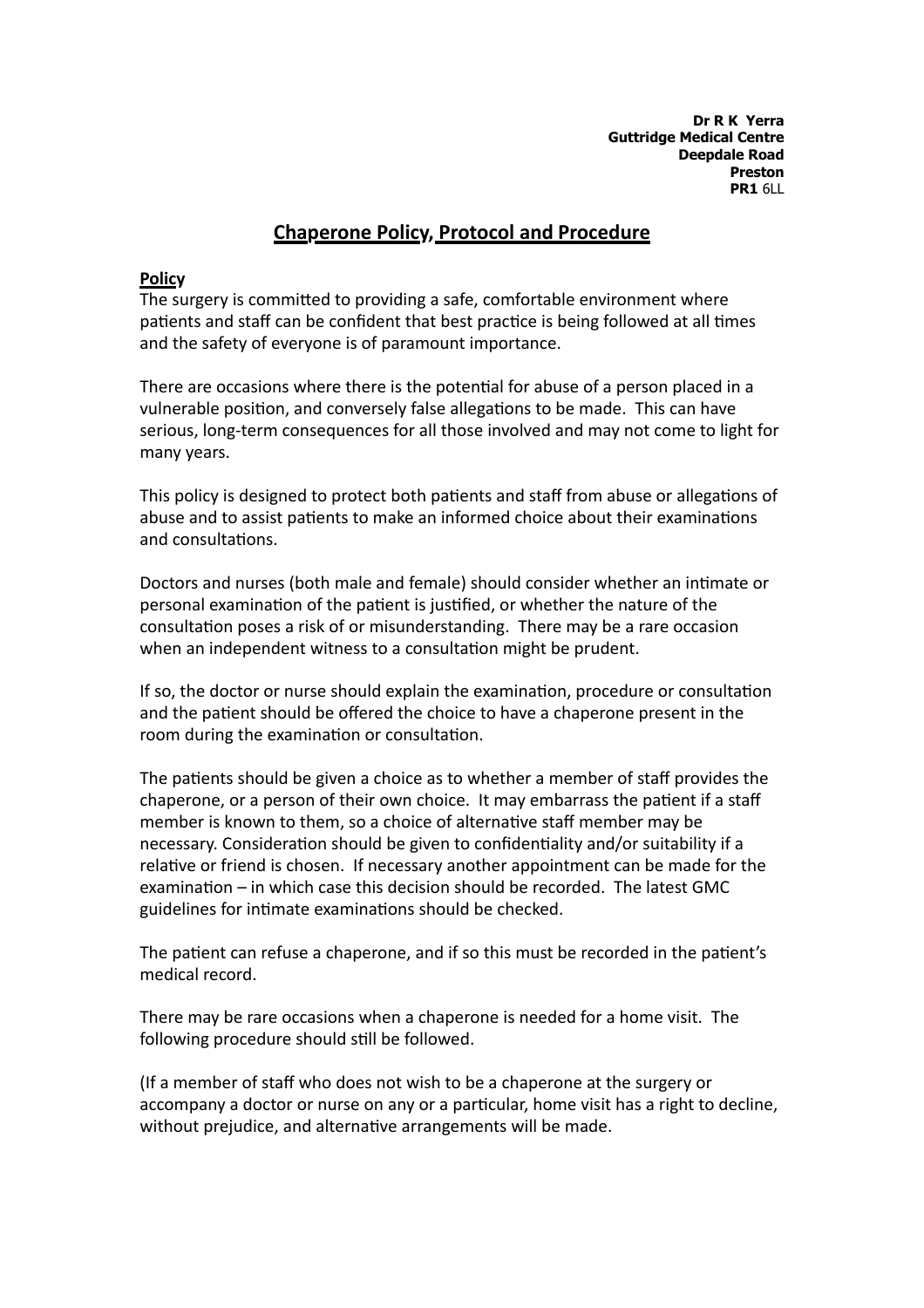#### **Procedure**

- GP or Nurse will contact reception to request a chaperone
- GP to record in notes/computer that chaperone is present, and identify chaperone
- Chaperone to remain in room until GP/nurse has finished examination/ consultation
- If necessary, or requested by patient, chaperone to attend inside the curtain at the head of examination couch.
- To prevent embarrassment, chaperone should not enter into conversation with the patient or GP unless requested or make any mention of consultation afterwards.
- Chaperone to record in patients notes after examination that there were no problems, or details of any concerns or incidents that occurred
- Enter chaperone present or not in patients computer record using **read code 9NP1,** select appropriate from the list, then type chaperone's name in free text area.
- 9NP0 Chaperone Offered
- 9NP1 Chaperone Present
- 9NP2 Chaperone Refused
- 9NP3 Nurse Chaperone

The practice has a poster displayed on the noticeboard to inform patient regarding chaperone choice. They can book chaperone when making appointment and or ask before examination. All of our admin/reception staff is trained to provide chaperoning.

> Updated: 15.2.12 Updated: 8.3.2016 Updated: 25.1.2017 Updated 28.3.17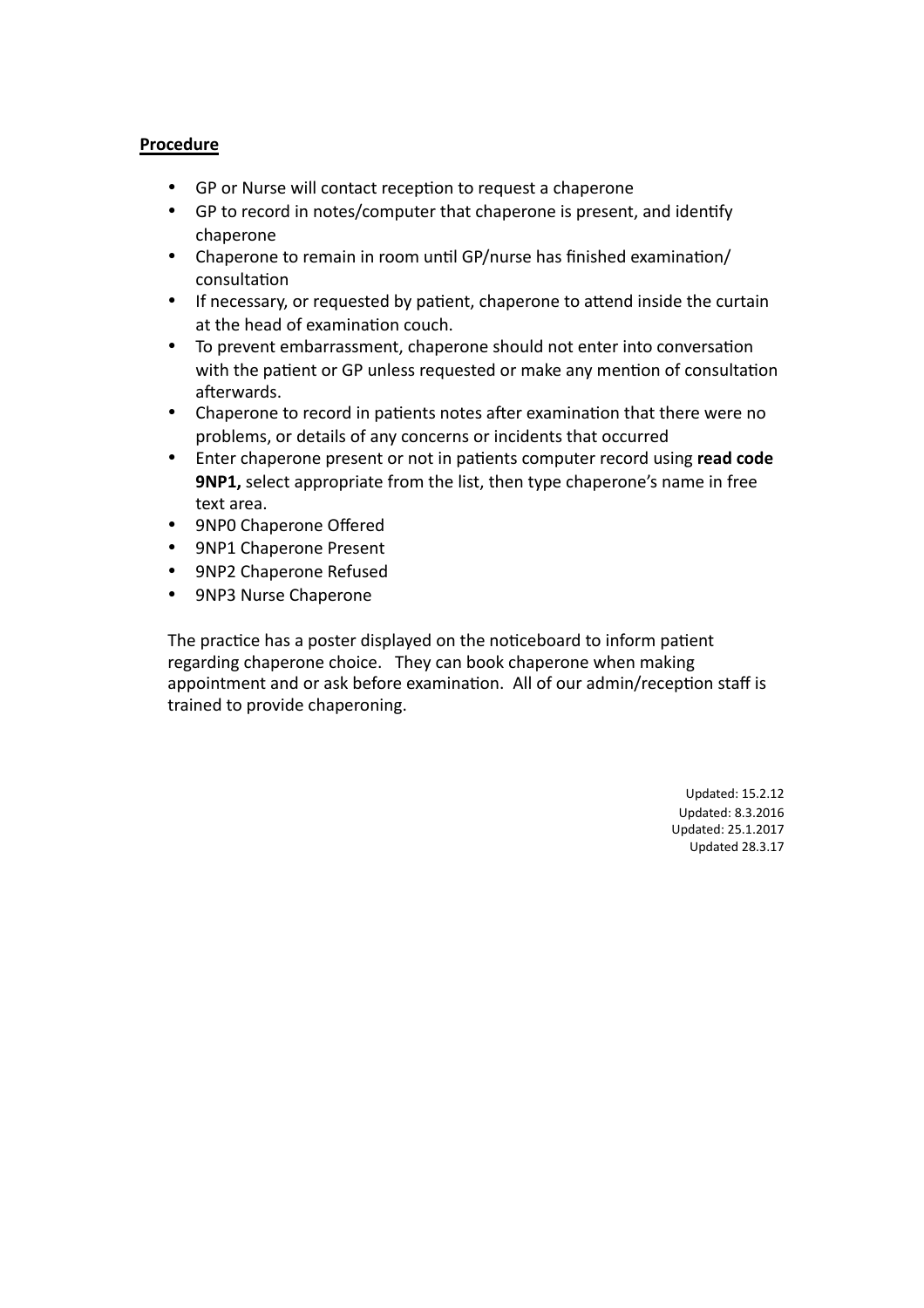## **Synopsis of Chaperone Policy**

The Local Medical Committee has requested information about NHS Central Lancashire chaperone policy to be circulated to all doctors in Central Lancashire.

It is strongly advised that independent contractors adopt this policy in their practices.

## The presence of a chaperone that is sensitive to these issues can be helpful not only in reassuring and informing the patient, but also in minimising the risk of the practitioner's actions being misrepresented.

#### **Purpose**

- ensure that all staff have the required understanding of the effective use of chaperone within primary care
- safeguard the dignity, rights, safety and wellbeing of patients and staff throughout consultations, examinations, treatment and care

#### **Rights**

- All patients are entitled to ask for a chaperone to be present for an examination or procedure. A patient can refuse an examination procedure
- All clinicians can choose whether to continue with an examination without a chaperone being present.

#### **Who can chaperone?**

A chaperone may be a friend, relative when the patient requires support or reassurance. An informal chaperone must not take an active part in the examination or witness the examination directly.

A member of the healthcare team can act as a formal chaperone. This can be a nurse, or a specifically trained staff member. Their role must be explained and understood by the patient. This may include assisting the clinician. Staff must have had sufficient training to understand the role expected of them.

#### **If chaperone is not available**

The patient should be informed and asked if they consent without a chaperone or would they prefer to postpone until one is available. Patients can refuse to undergo an examination. The clinician must feel comfortable continuing without a chaperone even if the patient consents, the final decision lies with the clinician.

### **Documentation**

You must record the patient's personal preferences in their clinical records. If the patient expresses any reservations requiring reassurance it is good practice to record this. In any situation where concerns are raised or an incident has occurred it should be documented immediately after the consultation.

Where READ Coding is used the following codes are available:

- 9NPO Chaperone Offered
- 9NP1 Chaperone Present